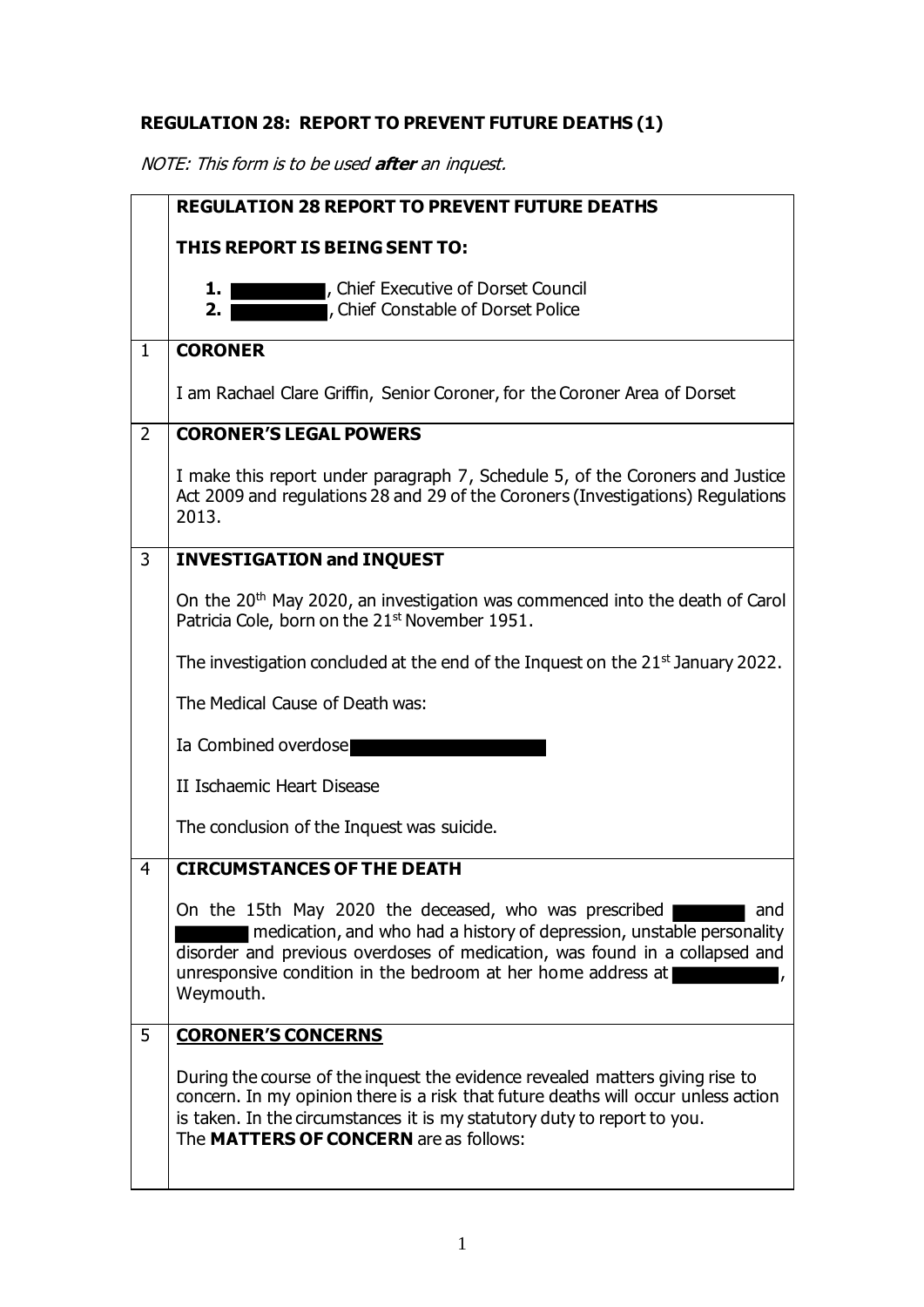- 1. During the inquest evidence was heard that:
	- i. Following attendances upon Mrs Cole by officers from Dorset Police in the days and weeks leading up to her death, two Public Protection Notice (PPN) were submitted to the Multi Agency Safeguarding Hub (MASH) within Dorset Police. The first of these PPNs raised concerns about Carole's mental health.
	- ii. When a PPN is received by the team within MASH, they forward the PPN onto the relevant agencies, or people, who can provide support to the individual, or take action. One of those to whom this can be shared is the person's General Practitioner (GP).
	- iii. In Dorset there are 2 Local Authorities that cover the County, BCP Council and Dorset Council. If MASH receive a PPN about a resident in the BCP Council area the current arrangement is that MASH send the PPN directly to the GP as required. If they receive a PPN about a resident in the Dorset Council area the current process is that they do not send it directly to the GP but send it directly to the Dorset Adult Access team at Dorset Council, who will then send it to the GP.
	- iv. At the time of her death Carole resided within the Dorset Council area. A PPN was submitted to MASH regarding Carole on 25.4.20 which raised concerns regarding her mental health. The MASH team determined the PNN should be shared with the Dorset Adult Access team to share with the GP in line with the process.
	- v. At the Inquest the representative from the GP surgery confirmed there was no record of the PNN being received by them, which led to a missed opportunity for Carole to be assessed by her GP.
	- vi. The process currently in place, which I understand has been agreed by both Dorset Council and Dorset Police, of preventing the MASH team from sending the PNN directly to the GP, may result in the GP not being informed of the contents of the PPN which may result in a person not receiving an assessment, support or treatment. I am not aware of a reason why the MASH team cannot send it directly to the GP, as they do for those residents in BCP council area, to avoid such missed opportunities to take action which may lead to a future death.
- 2. I have concerns with regard to the following:
	- i. There could be missed opportunities to share PPNs relating to residents within the Dorset Council area with agencies or professionals due to the current processes in place between Dorset Police and Dorset Council which could lead to a future death. I therefore request that Dorset Police and Dorset Council review their current processes in place regarding the sharing of PPNs by MASH, especially to General Practitioners for the residents within the Dorset Council area.